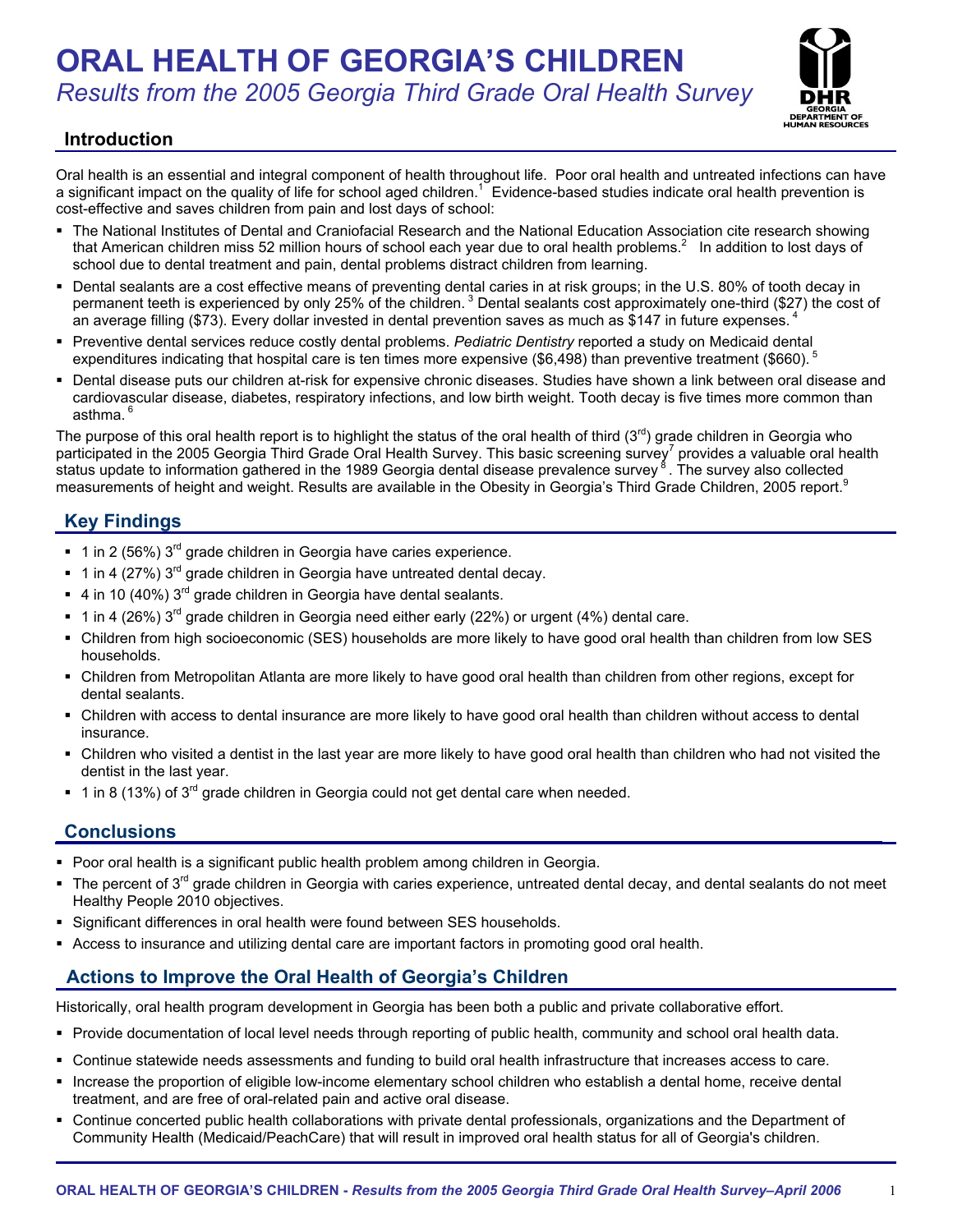## **Caries Experience**

- **Boys are more likely to have caries experience** (58%) than girls (54%).
- White children are more likely to have caries experience (58%) than black children (56%).
- Children from low SES households are more likely to have caries experience (61%) than children from high SES households (51%)\*.
- All sex, race, and SES groups did not meet the Healthy People 2010 objective for caries experience (42%).

## **Untreated Dental Decay**

- Boys are more likely to have untreated dental decay (28%) than girls (25%).
- Black children are more likely to have untreated dental decay (30%) than white children (24%).
- Children from low SES households are more likely to have untreated dental decay (33%) than children from high SES households (20%)\*.
- **Children from high SES households are the only** overall the state of the state of the state of the state of the state of the state of the state of the state of the state of the state of the state of the state of the state group to meet the Healthy People 2010 objective for untreated dental decay (21%).

# **Dental Sealants**

- Girls are more likely to have dental sealants (41%) than boys (39%).
- **Nitu Children are more likely to have dental sealants** (46%) than black children (32%)\*.
- Children from high SES households are more likely to have dental sealants (44%) than children from low SES households (35%)\*.
- All sex, race, and SES groups did not meet the Healthy People 2010 objective for dental sealants (50%).

## **Need Dental Care**

- Boys are more likely to need dental care (27%) than girls (25%).
- Black children are more likely to need dental care (29%) than white children (24%).
- Children from low SES households are more likely to need dental care (34%) than children from high SES households (18%)\*.



**Percent of 3rd grade children who have caries experience by sex, race, and SES\*, Georgia, 2005 56 58 54 56 58 <sup>61</sup> 51 0 20 40 Percent 60 80 Overall Boys Girls Blacks White SES High SES Healthy People 2010 Objective: 42%**  •Based on Free and Reduced School Lunch Program eligibility





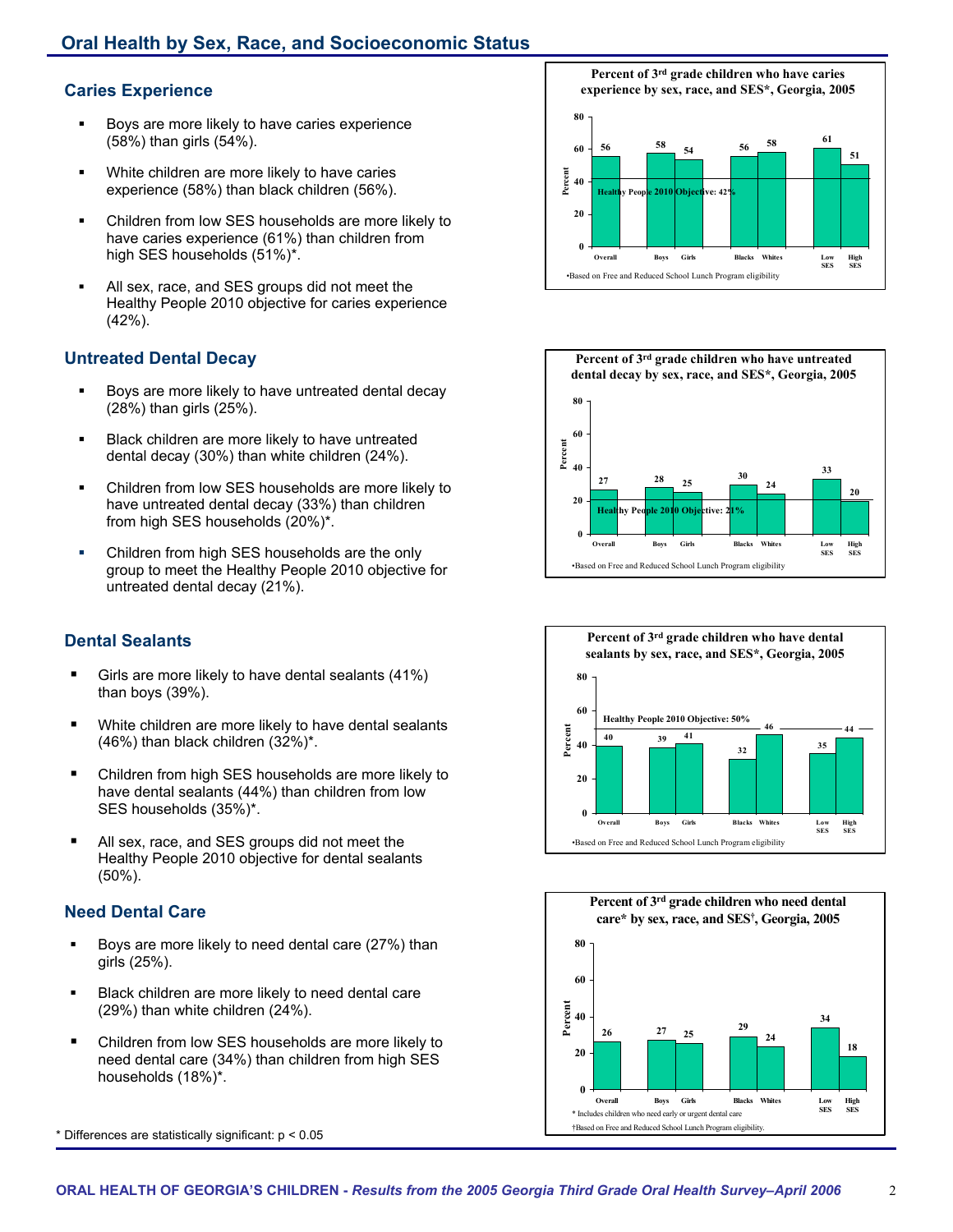## **Caries Experience**

- Children from Metropolitan Atlanta are least likely to have caries experience (46%).
- Children from rural areas (62%) and Suburban Atlanta (61%) are most likely to have caries experience.
- **None of the regions in Georgia met the Healthy People** 2010 objective for caries experience (42%).









#### **Untreated Dental Decay**

- Children from Metropolitan Atlanta are least likely to have untreated dental decay (20%).
- Children from rural areas are most likely to have untreated dental decay (36%).
- **Only Metropolitan Atlanta met the Healthy People** 2010 objective for untreated dental decay (21%).

#### **Dental Sealants**

- Children from Metropolitan Atlanta (35%) and rural areas (36%) are least likely to have dental sealants.
- Children from small cities are most likely to have dental sealants (48%).
- **None of the regions in Georgia met the Healthy** People 2010 objective for dental sealants (50%).

## **Need Dental Care**

- Children from Metropolitan Atlanta are least likely to need dental care (18%).
- Children from rural areas are most likely to need dental care (36%).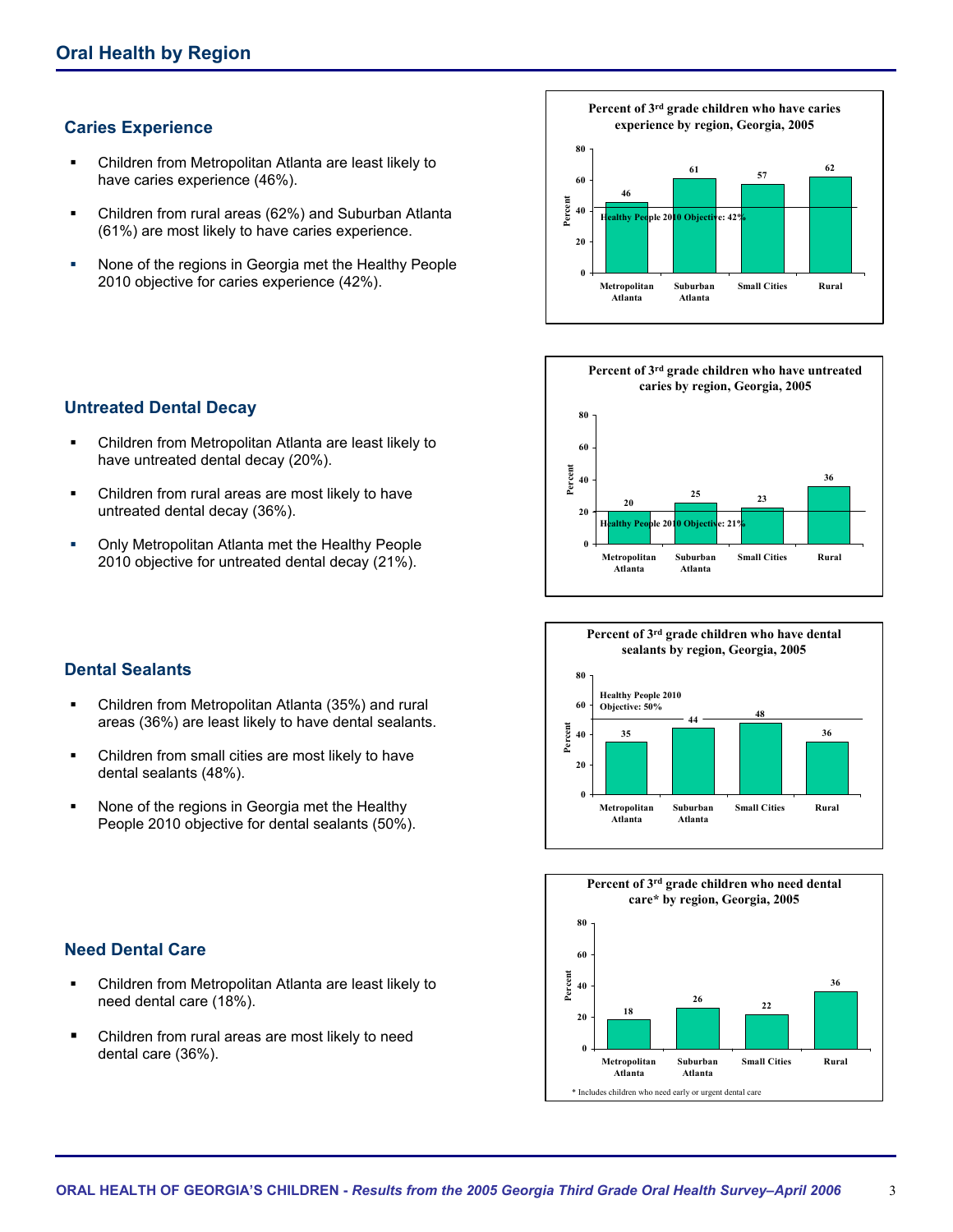# **Access to Dental Care**

 $\overline{8}$  in 10 (83%) 3<sup>rd</sup> grade children have access to either public or private dental insurance.

## **Oral Health by Insurance Status**

#### **Dental Insurance**

- Children with access to dental insurance are less likely **Percent of 3rd grade children who have caries experience,**<br>to have caries experience (54%) than children without
- Children with access to dental insurance are less likely **Insured Children Insured Insured Insured Insured I**n Uninsured **Insured Insured Insured Insured Insured Insured Insured Insured Insured** without access to dental insurance  $(37\%)^*$ .
- Children with access to dental insurance are more likely to have dental sealants (42%) than children without access to dental insurance (30%)\*.
- Children with access to dental insurance are less likely to need dental care (23%) than children without access to dental insurance (38%)\*.
- untreated dental decay, and dental sealants do not meet Healthy People 2010 objectives regardless of dental \* Includes children who need early or urgent dental care insurance status.





## **Barriers to Dental Care**

1 in 8 (13%) 3<sup>rd</sup> grade children who needed dental care during the last year were not able to get it.

#### **Most Common Barriers**

- $1$  in 4 (27%)  $3<sup>rd</sup>$  grade children in Georgia could not get dental care due to no insurance.
- Difficulty in getting appointment (13%), could not afford insurance (11%), no transportation (7%), inconvenient hours (7%), and dentist did not accept insurance (6%) are other reported barriers to dental care.



\* Differences are statistically significant: p < 0.05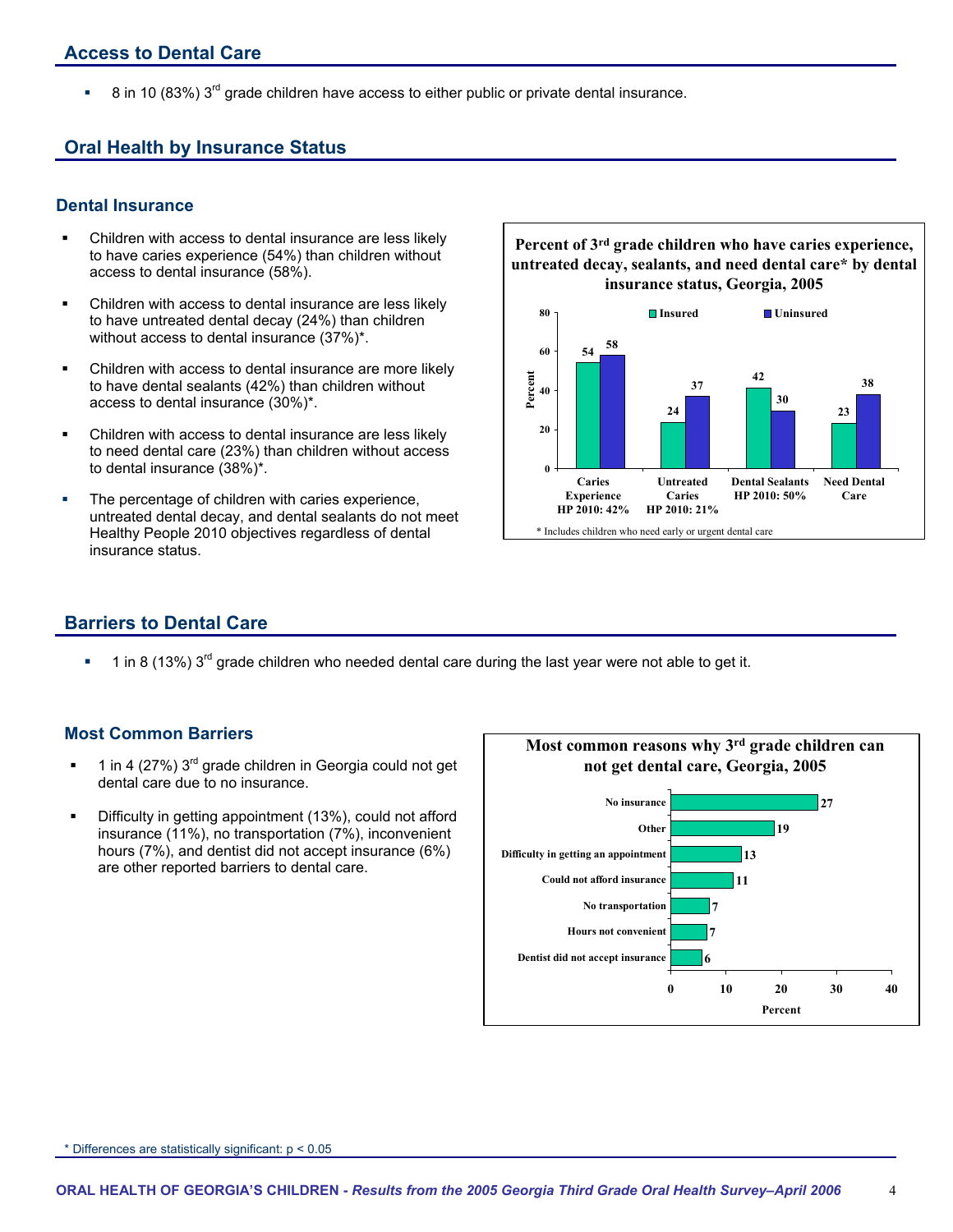## **Time Since Last Visit**

- $\blacksquare$  81% of 3<sup>rd</sup> grade children visited a dentist in the last year.
- $15\%$  of 3<sup>rd</sup> grade children visited a dentist more than 1 year ago.
- 4% of 3rd grade children have never been to a dentist.
- The percentage of  $3<sup>rd</sup>$  grade children in Georgia visiting a dentist (81%) met the Healthy People 2010 objective for utilization of the oral health system (56%).



## **Oral Health by Time Since Last Visit**

- Children who visited a dentist in the last year are less likely to have caries experience (55%) than children who visited the dentist more than 1 year ago (57%).
- Children who visited a dentist in the last year are less likely to have untreated dental decay (22%) than children who visited the dentist more than 1 year ago  $(44\%)^*$ .
- Children who visited a dentist in the last year are more likely to have dental sealants (45%) than children who visited the dentist more than 1 year ago (18%)\*.
- Children who visited a dentist in the last year are less likely to need dental care (22%) than children who visited the dentist more than 1 year ago (42%)\*.

## **Reasons for Last Visit**

- The most common reason why  $3<sup>rd</sup>$  grade children last visited a dentist was they went in on their own (79%).
- **Treatment from earlier visits (7%), something was wrong** (6%), and called in by dentist (5%) were other reported reasons for the last visit to a dentist.

**Percent of 3rd grade children who have caries experience, untreated dental decay, dental sealants, and need dental care\* by time since last visit, Georgia, 2005** 





\* Differences are statistically significant: p < 0.05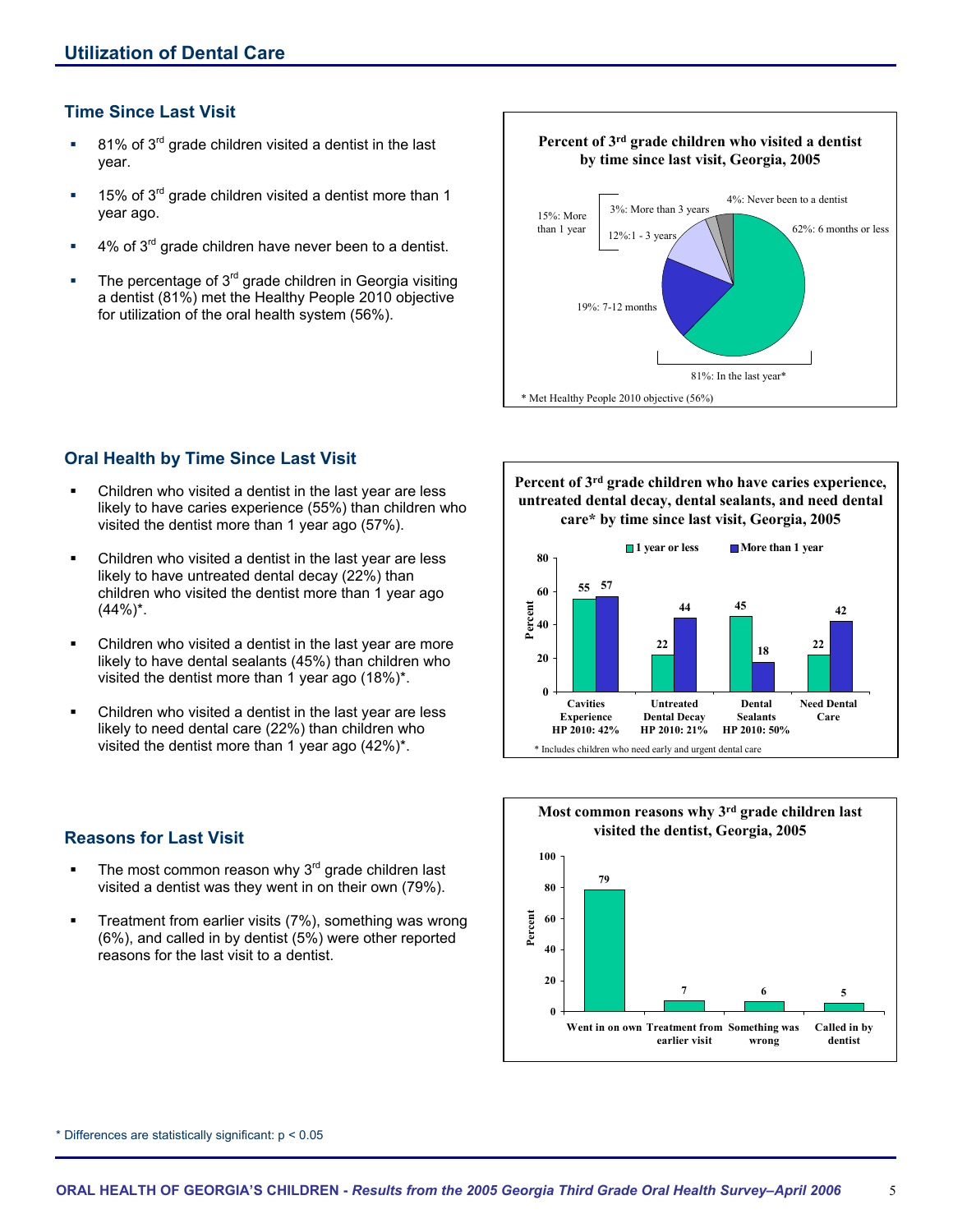# **Methodology and Sample Size**

#### **Sampling**

The Georgia Department of Human Resources, Division of Public Health conducted a statewide oral health screening in spring 2005. All public schools with 25 or more students enrolled in  $3<sup>rd</sup>$  grade were eligible to participate in the screening. During the 2002-2003 school year, there were 1,145 schools with 115,523 children in the  $3<sup>rd</sup>$  grade. The sampling frame was ordered by the proportion of students eligible for the free and reduced lunch (FRL) program. The 15<sup>th</sup> school was randomly selected to participate and every  $20<sup>th</sup>$  school thereafter. If a school refused to participate, a replacement school within the same sampling strata was selected.

#### **Screening methods**

Only those children in third grade who returned a positive consent form were screened. Public health dentists and dental hygienists completed the screenings using gloves, penlights, and disposable mouth mirrors. The diagnostic criteria outlined in the Association of State and Territorial Dental Directors publication *Basic Screening Surveys: An Approach to Monitoring Community Oral Health* **<sup>6</sup>**were used. The public health dentists and dental hygienists attended a full-day training session, which included a didactic review of the diagnostic criteria along with a hands-on calibration session. Calibration was monitored during the screening process to ensure consistency.

#### **Parent questionnaire**

Parents were asked to complete a one page questionnaire designed to obtain information on the prevalence of toothaches, time since last dental visit, reason for last dental visit, problems accessing dental care, and medical and dental insurance coverage. Parents also provided information on the child's race, ethnicity, age, and eligibility for the free or reduced school lunch program.

#### **Participation**

2,961 children (51% participation rate with parental consent) from 57 public schools in Georgia were screened. Completed parent questionnaires were gathered for 2,363 children. Data from both the parent questionnaire and screening were available for 2,326 children.

#### **Weighting**

Results were weighted for non-response and the race and sex distribution of 3<sup>rd</sup> grade students by geographic regions in Georgia. The sample was weighted by race-only groups due to a substantial proportion of children with unknown or missing ethnicity (26%). Race-only weights were derived by re-classifying Hispanic children in the school enrollment data into raceonly groups based on the racial distribution of Hispanic children ages 5-9 in Georgia reported by the U.S. Census.

#### **Definition of socioeconomic status (SES) and geographic regions**

Eligibility in the FRL program was used as an indicator of SES in this analysis. Eligibility is based on the income and number of persons in the household. For example, households with four individuals were eligible to participate in the FRL program during the 2004-2005 school year if their annual income was less than \$34,873. The classification of regions in the state was based on county population density estimates in 2002. Metropolitan Atlanta included counties with 1,500 residents per square mile or more. Counties with 290-900 residents per square mile bordering counties in Metropolitan Atlanta were classified as Suburban Atlanta and those not bordering Metropolitan Atlanta were classified as small cities. Rural areas included counties with fewer than 290 residents per square mile.

#### **Data analysis**

The screening dataset was the source for estimating the percent of children who have caries, untreated dental decay, dental sealants, and need dental care by sex, race, SES, and region. The merged dataset linking data from the screening and parent questionnaire was the source for all other estimates. *SAS* was used to calculate weighted prevalence estimates with 95% confidence intervals.